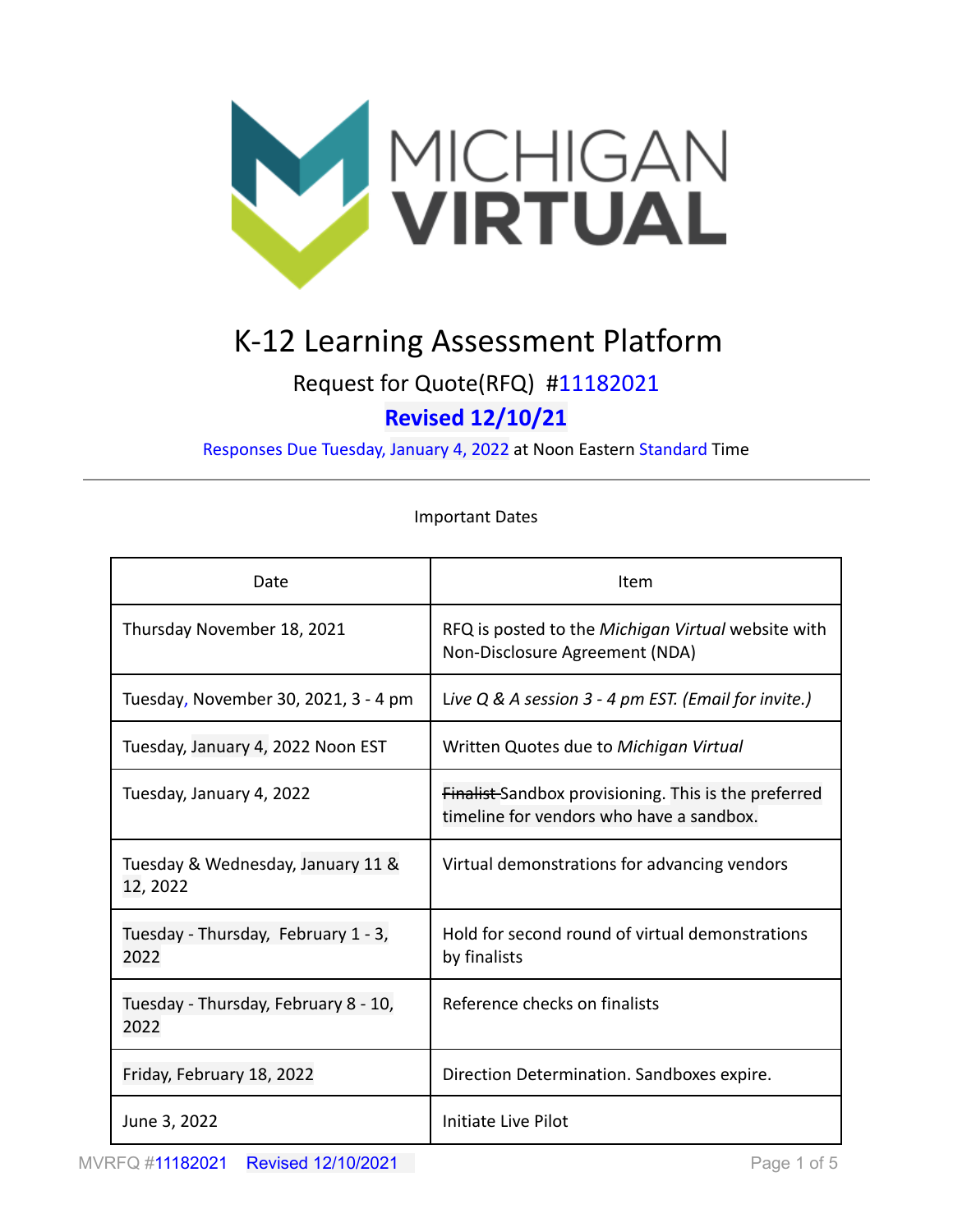#### **I. INTRODUCTION**

*Michigan Virtual*™ is requesting Quotes for an assessment authoring and distribution platform that delivers assessments seamlessly to users (students and teachers) and is Learning Management System (LMS) and device agnostic. For the purposes of this document "assessments'' generally refers to quizzes and tests, although platforms that support other types of assignments (e.g. submit a file, discussion forums) are of interest as well. Support for *Michigan Virtual* authored assessments is a requirement, but solutions that also provided pre populated assessment items will be considered as well. The desired platform will support alignment of questions to standards/competencies, development of assessments from item banks, and meet WCAG 2.0 AA accessibility standards including support for math/science equations via MathML. Additionally, the platform should meet interoperability standards for QTI and LTI-type access provisioning. By releasing this RFQ, *Michigan Virtual* makes no guarantee of any awards of work to any respondents now or in the future.

#### **II. BACKGROUND OF** *MICHIGAN VIRTUAL*

*Michigan Virtual* is a 501(c)(3) organization located in Lansing, Michigan, and was established by the State of Michigan in 1998 to expand the use of learning technologies with a focus to serve Michigan's K-12 community with quality online instructional services. Today, *Michigan Virtual* offers online courses to students, professional development services to educators, and conducts research in the areas of blended and online learning. *Michigan Virtual* is funded through state and federal grants as well as tuition revenue. *Michigan Virtual* employs nearly 400 people located throughout the United States, with headquarters in Lansing, Michigan. Annual K-12 student enrollments are 40-50K represented by 20-25K students served. Additionally we are a service provider to over 500 schools.

#### **III. DESCRIPTION OF THE REQUEST**

*Michigan Virtual* is seeking quotes for a Software as a Service (SaaS) platform with the capabilities listed below in order to provide these services to K-12 school customers. The COVID 19 pandemic has accelerated the adoption of digital learning across the state. As a result many schools have or are implementing their own learning management systems (LMS). *Michigan Virtual* has an existing content management system, which allows course content to be authored and managed in one location and shared to other LMSs via LTI. We are looking for a similar solution for our assessments in order to author/manage in a centralized platform and deploy assessments to customers across a variety of LMSs. To this end we have generated a high level list of requirements as outlined. Not all of the requirements need to be met for a solution to be considered.

#### **IV. REQUIREMENTS**

Vendors are asked to review the Learning Assessment [Platform Requirements](https://docs.google.com/spreadsheets/d/1IWMv6fuuLAP3gIg5J6PB8sXnugTjKgb-bDHKKjAkQpw/edit?usp=sharing) for this RFQ. Self-rate the proposed software solution and describe the provision for each requirement as part of the Quote submission to *Michigan Virtual*. As noted on the Requirements, please make a copy with view permissions, and submit an electronic and hard copy as part of submitting the quote.

**V. SUBMISSION PROCESS, REQUIREMENTS, CONTENT, AND FORMAT**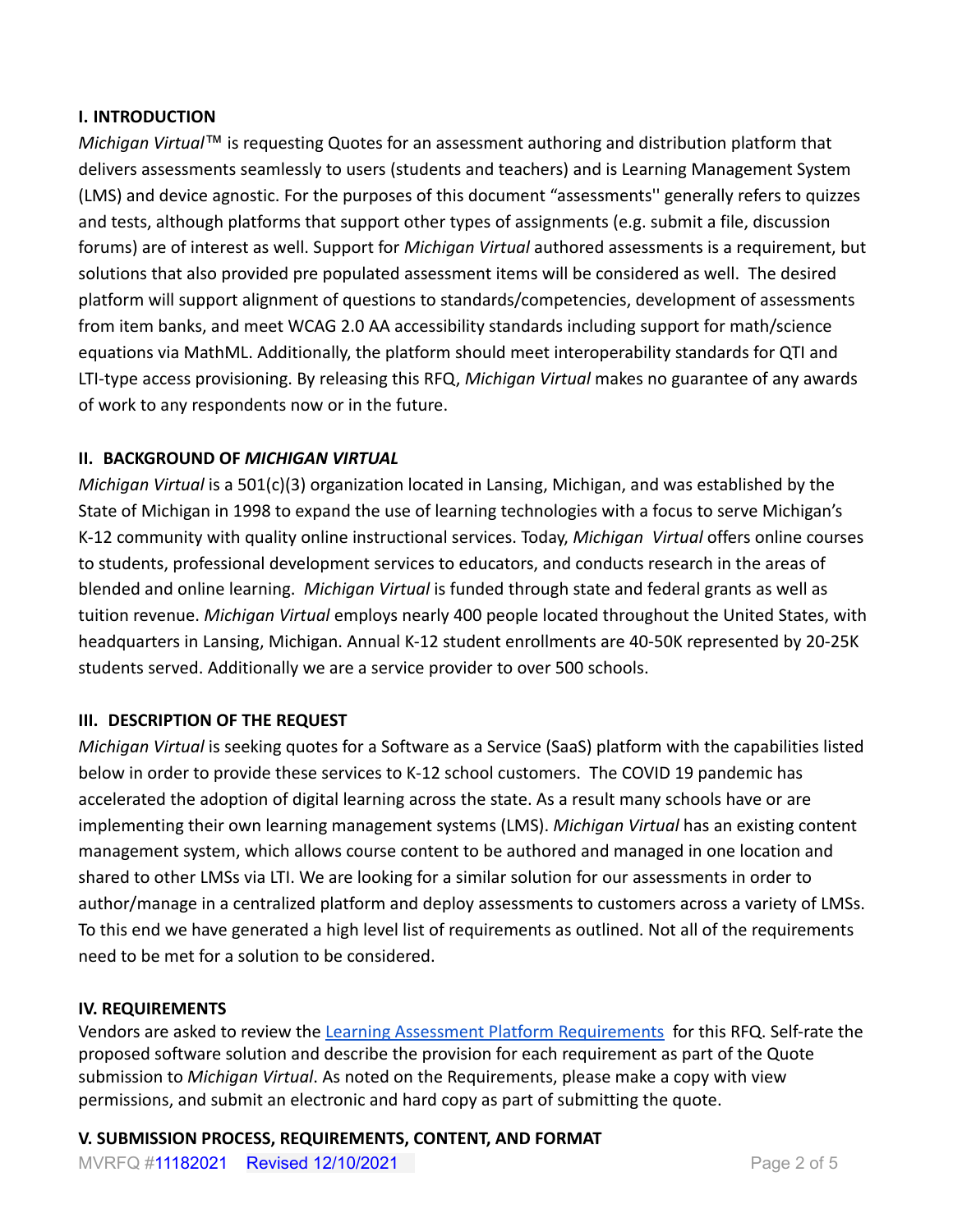In order to gather useful information and simplify the evaluation process *Michigan Virtual* requires that consistent documentation is provided by all vendors. Please follow the guidelines described below.

- A. Process. The process for selecting an assessment platform solution is described below.
	- 1. RFQ and Non-Disclosure Agreement (NDA) posting to michiganvirtual.org.
	- 2. Receipt form vendor of NDA to gain access to the Question and Answer session.
	- 3. Vendors submit quotes.
	- 4. Virtual demonstrations for advancing vendors.
	- 5. Finalist Sandbox provisioning
	- 6. Reference checks on finalists
	- 7. Direction determination by *Michigan Virtual* and notice to vendors.
	- 8. Contracting.
	- 9. Pilot for Summer Term 2022.

**B. Non-Disclosure Agreement.** The NDA is available on the webpage where the RFQ is posted and is linked in the Important Dates section. It guarantees all information provided to us will be treated confidentially.

**C. Quote.** Responses to this RFQ are to be organized in the manner and format described below. Any relevant supplemental information should be included as attachments. *Michigan Virtual* is not subject to FOIA. As noted above, all documentation submitted is confidential and will not be disclosed to any parties outside of *Michigan Virtual*. All four sections noted below (from Business Information to Client References) must be included in your quote to be considered a complete submission. More details for each section appear below.

# **1. Business Information**

- a. A. Describe your business including legal business name, year the business was organized, legal status (corporation, partnership, sole proprietorship, etc.) state of corporation, approximate number of staff in your firm and if you plan to subcontract any of this work.
- b. Provide a brief narrative (no more than one page) that outlines the firm's strengths and distinguishing skills or capabilities related to your Assessment platform. Include key staff members who will serve on this team, including their credentials, related skill sets, billing rate and level of participation, along with contact information.
- c. Describe your experience serving K12 educational nonprofits and how your assessment platform meets the unique needs of this space.
- 2. **Requirements Satisfaction.** With your proposal, please complete your answers to the [Learning](https://docs.google.com/spreadsheets/d/1IWMv6fuuLAP3gIg5J6PB8sXnugTjKgb-bDHKKjAkQpw/edit?usp=sharing) [Assessment Platform Requirements](https://docs.google.com/spreadsheets/d/1IWMv6fuuLAP3gIg5J6PB8sXnugTjKgb-bDHKKjAkQpw/edit?usp=sharing) following criteria in the documentation. Use the Notes column to explain your ratings. As noted on the Requirements, please make a copy, with view permissions, and submit an electronic and hard copy as part of submitting a complete final proposal.
- 3. **Fees**. Using the [Learning Assessment Platform Quote](https://docs.google.com/spreadsheets/d/1IxEL9kVAmxZuwnElw0ztEZVi1qjzXaUeEhwzNw91Q50/edit?usp=sharing) template provided, please document the fees associated with providing the solutions we have described. As noted on the template, please make a copy, with view permissions, and submit an electronic and hard copy as part of submitting a complete final proposal. In the section's narrative, please also provide the following information:
	- a. Define "active user", License and SLA levels and whether user accounts can be reused.
	- b. If your pricing model includes a "perpetual license" describe any additional ongoing costs such as maintenance, help desk support or other typical added cost support over the contract period.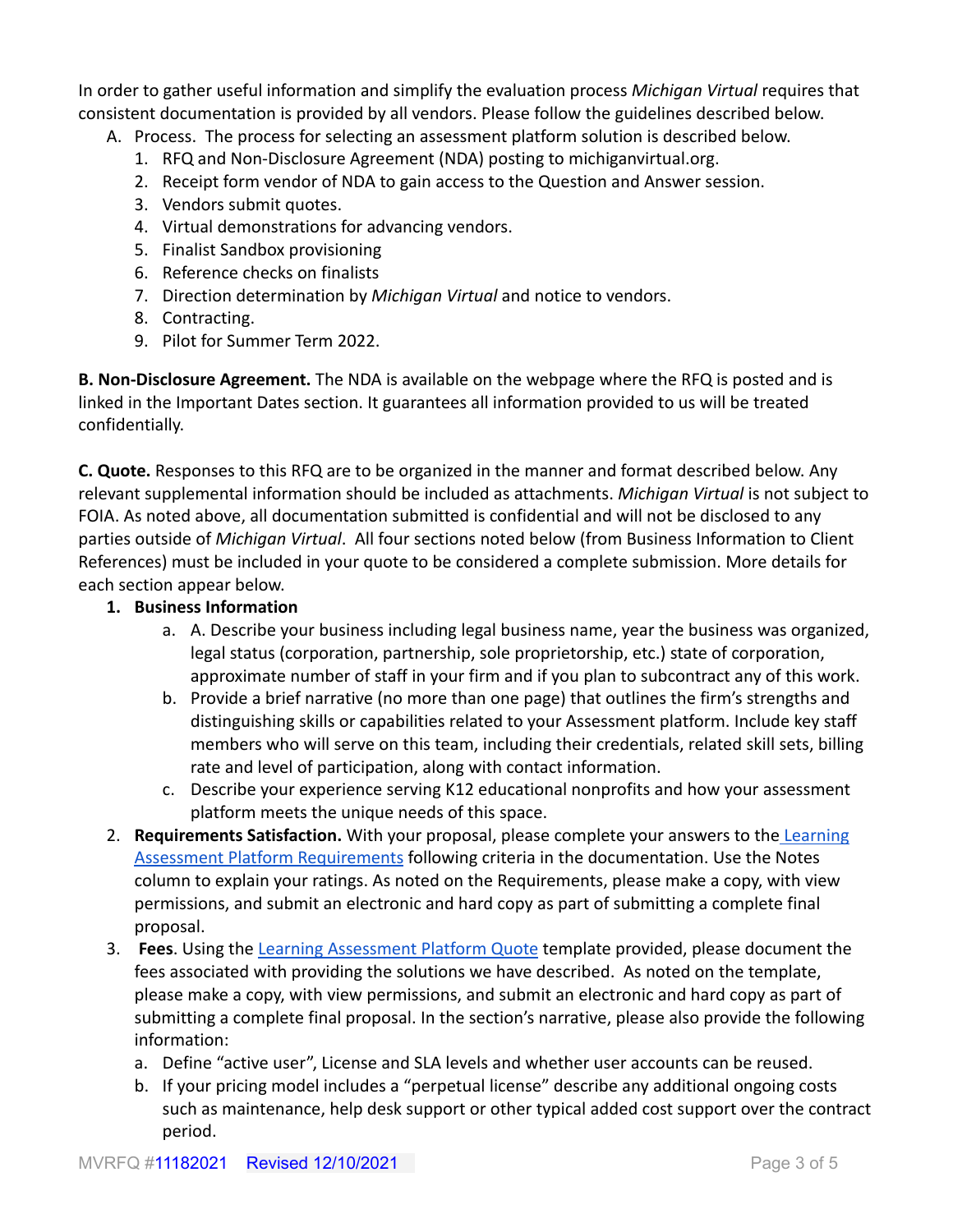- c. Include for the past three years, the average percentage price change for your product each year in similar sized implementations.
- d. Does your company offer an educational nonprofit discount, and if so, what percentage reduction does this represent?
- e. Include an explanation of your firm's billing procedures.

4. **Client References.** Provide the names and full contact information for a minimum of three clients similar to *Michigan Virtual* with brief case histories of your work for them.

## **V. SELECTION CRITERIA**

Only the quotes of vendors with current experience integrating with multiple LMSs and those that have submitted their NDA will be considered. *Michigan Virtual* selection of a vendor to provide an Assessment Platform will consider the factors below:

- Fit between vendor's experience and tool capabilities, and *Michigan Virtual*'s needs.
- Experience serving other K12 organizations.
- Level and methods of satisfying our Requirements.
- Competitiveness and value delivered in proportion to fees proposed.
- Quality of references.

It is important to note that *Michigan Virtual* reserves the right to make the Award to the vendor of its choosing, reflective of our understanding of needs, the audiences served and results desired rather than solely based on pricing or other combinations of factors. Further, this RFQ does not obligate *Michigan Virtual* to award any contract. We reserve the right to cancel the RFQ at our discretion.

### **VI. RFP QUESTIONS, DUE DATES, CONTACT**

Here are key dates to be aware of for this RFQ process. It is not uncommon for dates to change. Participating vendors will be notified of changes during the process.

| Date                                          | Item                                                                                                    |
|-----------------------------------------------|---------------------------------------------------------------------------------------------------------|
| Thursday November 18, 2021                    | RFQ is posted to the Michigan Virtual website with<br>Non-Disclosure Agreement (NDA)                    |
| Tuesday, November 30, 2021, 3 - 4 pm          | Live $Q$ & A session $3$ - 4 pm EST. (Email for invite.)                                                |
| Tuesday, January 4, 2022 Noon EST             | Written Quotes due to Michigan Virtual                                                                  |
| Tuesday, January 4, 2022                      | <b>Finalist-Sandbox provisioning. This is the preferred</b><br>timeline for vendors who have a sandbox. |
| Tuesday & Wednesday, January 11 &<br>12, 2022 | Virtual demonstrations for advancing vendors                                                            |
| Tuesday - Thursday, February 1 - 3,<br>2022   | Hold for second round of virtual demonstrations<br>by finalists                                         |